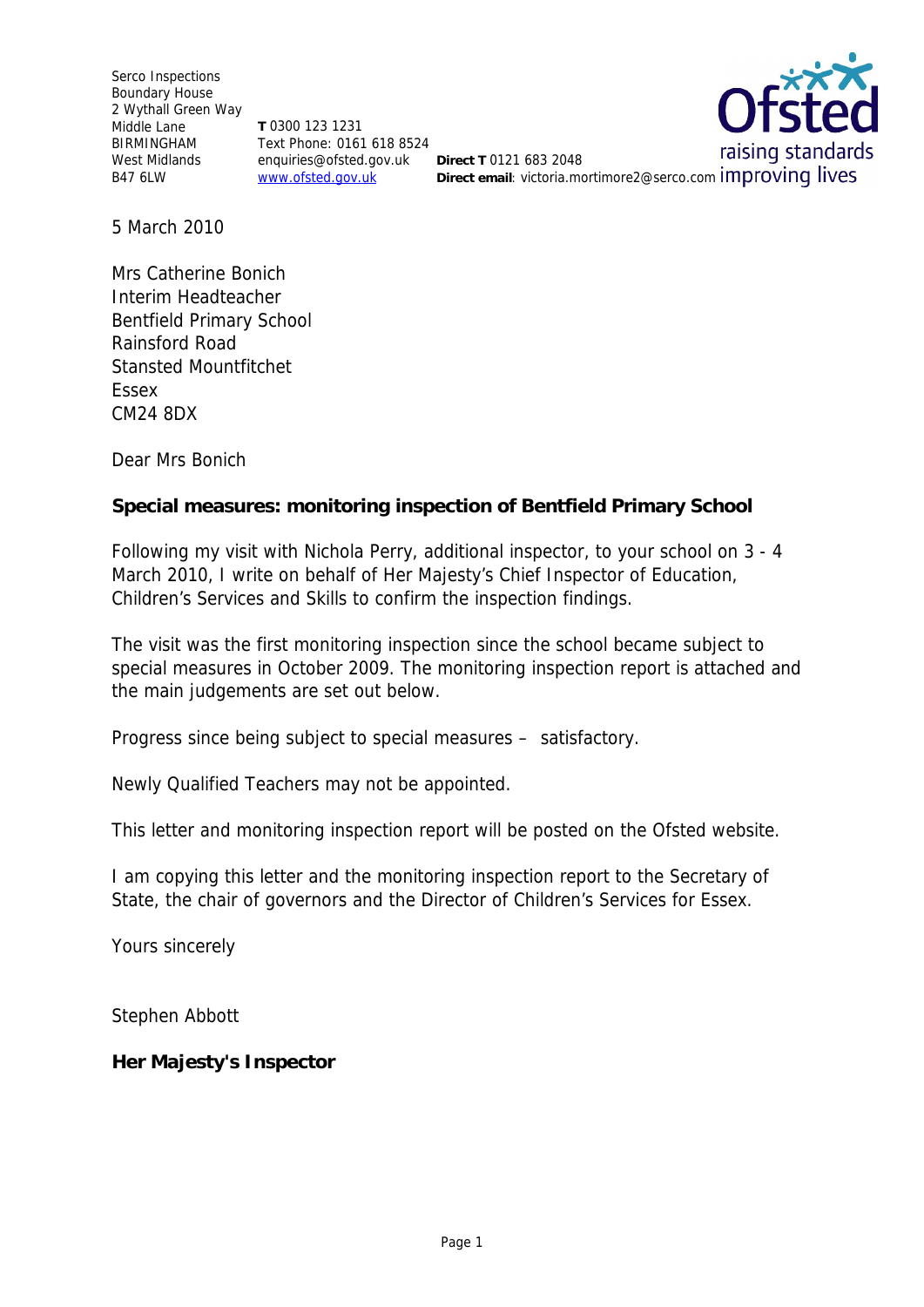

**Special measures: monitoring of Bentfield Primary School**

**Report from the first monitoring inspection on 3 – 4 March 2010**

# **Evidence**

Inspectors met with staff, governors, parents, groups of pupils and a representative from the local authority. They observed 12 lessons, involving nine teachers and checked pupils' work in Years 1, 2, 3 and 6.

# **Context**

Shortly after the last inspection in October 2009, the headteacher retired and an interim headteacher was appointed for two days a week, who from April 2010, has been appointed on a permanent basis. Since January 2010, an advisory headteacher has worked at the school for three days a week.

**Pupils' achievement and the extent to which they enjoy their learning**

Achievement continues to be variable across the Early Years Foundation Stage and Key Stage 1. This is evident in the school's assessment records and confirmed by lesson observation and work scrutiny.

In the nursery, children develop good use of language because of the astute questions put to them by adults. Imaginative activities help them to develop mathematical skills. However, this good start in the nursery is not sufficiently consolidated in the reception year, where teaching is less well structured and children have less understanding of what they are supposed to learn.

In Year 1, pupils settle quickly and respond enthusiastically because the teacher models the activities for them. Some pupils achieve well, but others remain uncertain, so learning is satisfactory. Learning and progress are less effective in Year 2 because the teaching activities are not well matched to the learning objectives. Pupils do have enough opportunities to write to the standards expected in Year 2.

Lively teaching in Year 3 means that pupils now enjoy their lessons and make satisfactory progress, though not enough to recover the ground they lost last year. Learning is satisfactory in years 5 and 6, but a majority of pupils are still some way short of their targets. Older pupils enjoy using practical equipment and computers, but these activities did not promote enough new learning in the lessons observed.

# *Judgement*

Progress since the last inspection:

■ Improve achievement, especially in Key Stage 1 – *inadequate.*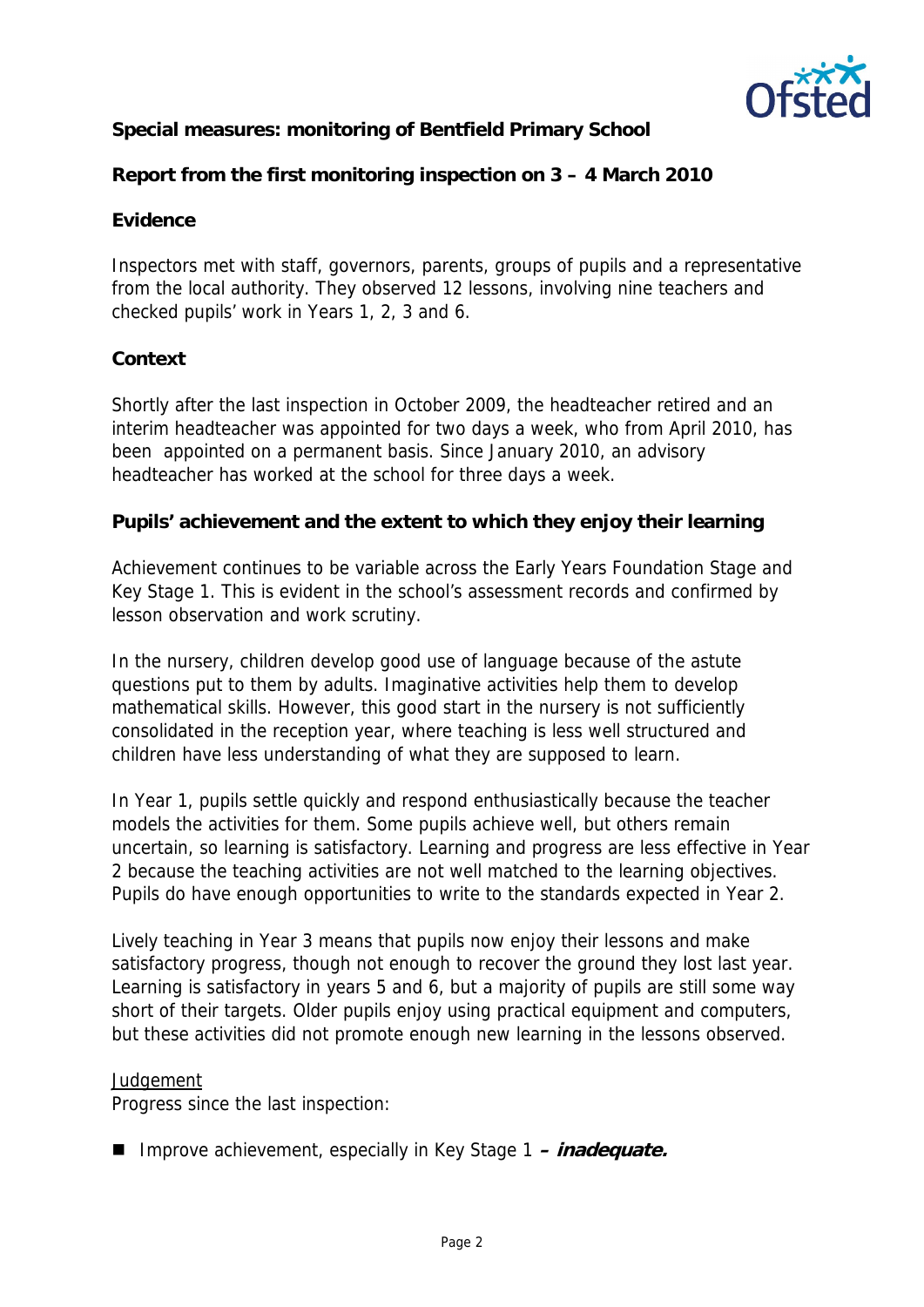

**Other relevant pupil outcomes**

Pupils feel safe in school. Their attendance is now above average. Behaviour in lessons is satisfactory and reflects the quality of teaching. Pupils are well focused on learning when they understand what is expected of them, but lose interest otherwise. Behaviour around the school is good and pupils show consideration for each other.

**The effectiveness of provision**

The use of assessment data to inform planning is still at an early stage of development. Many teachers now give more thought to planning lessons to meet a range of learning needs, for example by stating explicitly what pupils must, should and could learn. Able pupils now know that they are expected to achieve the most challenging learning objectives, but teachers do not always make their expectations clear for other groups of pupils. Marking is regular but not always linked well to the learning objectives or pupils' individual targets. Sometimes pupils receive useful guidance on how to improve their work, but too often the marking is still not precise enough for this purpose.

While most teaching seen during the inspection was satisfactory, two lessons were inadequate. It is clear from the work seen in pupils' books and folders that these are not isolated examples. Assessment in these classes is not always reliable. In the best lessons, one good and one outstanding, the teachers provided a good structure for learning, so all pupils were able to make progress.

The curriculum does not maximise pupils' learning over time, because there is not enough consistency in teaching approaches and some work is repeated unnecessarily. However, the school has sensibly focused on more urgent areas for improvement.

Pupils are confident that they know who to talk to if they have problems and they are well supervised during outdoor learning and play.

### *Judgement*

Progress since the last inspection:

■ Use assessment data to improve planning to meet different needs and to identify clear, sharp targets for pupils **– inadequate.**

**The effectiveness of leadership and management**

New monitoring systems have improved the quality of self-evaluation, which is now realistic. Teachers are now observed regularly and given guidance to help them improve. Governors now have a stream of reliable information that allows them to hold the school more effectively to account.